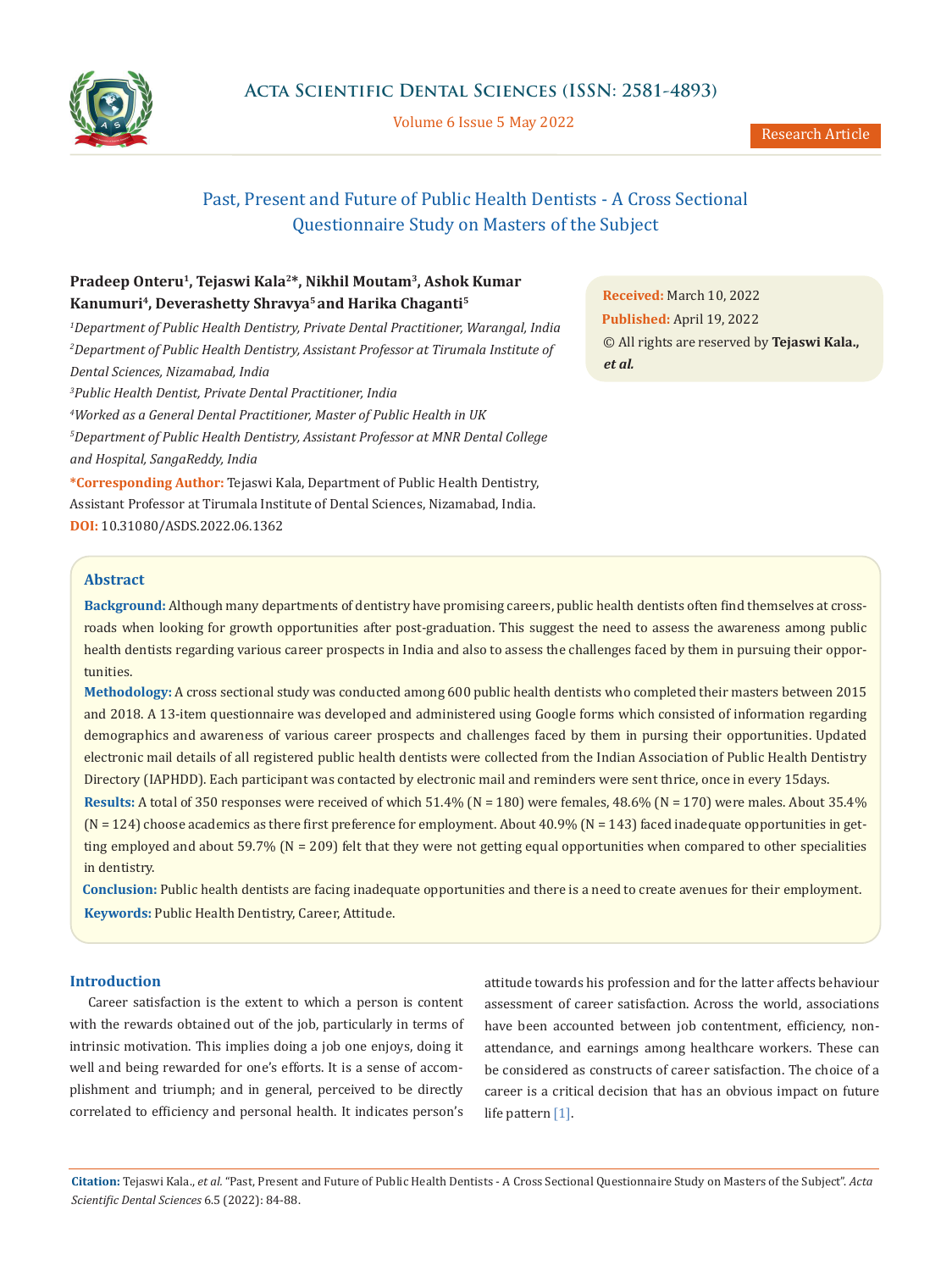Public Health Dentistry is an unique branch among the dental specialties in which it not just focuses on dental and oral health among individuals but also address the needs of community in toto. It is that part of dentistry providing leadership and expertise in population-based dentistry, oral health surveillance, policy development, community-based disease prevention, and health promotion. In recent decades, great emphasis has been placed on the main responsibility of healthcare professionals, including dentists, to promote the health of the public. The success of these efforts requires dentists to be committed to an ethical attitude of public service [2,3].

 Public health dentistry as a speciality in India is given less priority by the dental students as their choice in post-graduation. On the contrary, studies done by Naidu GM., *et al.* (2015) and Singh G., *et al.* (2011) concluded that dental Postgraduate students were interested in choosing career as DPH professionals in India  $[4,5]$ .

Although many departments of dentistry have promising careers, public health dentists often find themselves at crossroads when looking for growth opportunities after post-graduation. The present study was conducted to assess the awareness among public health dentists regarding various career prospects in India and also to assess the challenges faced by them in pursuing their opportunities.

## **Materials and Methods**

A cross-sectional questionnaire-based study was conducted among recently graduated public health dentists (2015-2018) in India from 1st March 2019 to 30th April 2019. A 15-item self-administered Questionnaire was developed based on previous literature. The questionnaire consisted of demographic details and various domains regarding awareness and challenges. The face validity was established by giving the questionnaire to the five experts of public health dentistry and having them evaluate if the questions effectively captured the topic under investigation and five questions which weren't clear were deleted. A pilot study was conducted on sample of 30 participants by sending emails which were collected from the Indian Association of Public Health Dentistry Directory (IAPHDD) who were not included in the main study to determine the sample size and to measure content validity of the questionnaire. The internal consistency was found to be good (Cronbach's alpha = 0.75). After the pilot study a final of 10 item questionnaire was prepared by using google forms. Updated electronic mail details of all registered public health dentists were collected from the Indian Association of Public Health Dentistry Directory (IAPHDD). Each participant was contacted by electronic mail and voluntary willingness from the subjects to participate in the study was considered as consent. Reminders were e-mailed thrice, once in every 15days. Ethical clearance was obtained from institutional ethical committee of Sri Sai College of Dental Surgery Vikarabad, Telangana, A total of 600 participants were contacted of which, and 350 responses were received.

#### **Statistical analysis**

The data was coded, tabulated and analyzed using Statistical Package for Social Sciences (SPSS 25.0 version) for windows. Analysis was done using descriptive statistics and expressed in form of frequency and tables.

#### **Results**

Total of 600 public health dentists were contacted of which 58.3% have responded. Among 350 participants 180 (51.4%) were females and 170 (48.6%) were males. A majority of 55.7% public health dentists were employed, while (49) 14% were unemployed and (73) 20.9% were looking for employment as show in table 1.

| <b>Characteristics</b>               |                        | N   | $\%$  |
|--------------------------------------|------------------------|-----|-------|
| Gender                               | Female                 | 180 | 51.4  |
|                                      | Male                   | 170 | 48.6  |
| Year of<br>completion<br>of MDS      | 2015                   | 95  | 2.7.2 |
|                                      | 2016                   | 75  | 21.4  |
|                                      | 2017                   | 72  | 20.6  |
|                                      | 2018                   | 108 | 30.8  |
| Present<br>status of em-<br>ployment | Employed               | 195 | 55.7  |
|                                      | Unemployed             | 49  | 14    |
|                                      | Looking for Employment | 73  | 20.9  |
|                                      | Others                 | 33  | 9.4   |

**Table 1:** Demographic characteristic of the participants.

A Majority of (126) 36% chose the profession because of their interest in subject and (78) 22.3% preferred due to Lack of choice. About (163) 46.6% felt happy, (86) 24.6%felt that they are scared immediately after completion of MDS in public health dentistry. When asked about first preference of employment (124) 35.4% participants choose academics, (68) 19.4% preferred other career options like biostatistician, hospital administrator, public health field, research officer, medical coding as show in table 2.

Mixed responses were received when the participants were asked the reason for choosing the sector in which they are employed. 96 (27.4%) gave the reason as job security, 50 (14.3%) as

85

**Citation:** Tejaswi Kala., *et al.* "Past, Present and Future of Public Health Dentists - A Cross Sectional Questionnaire Study on Masters of the Subject". *Acta Scientific Dental Sciences* 6.5 (2022): 84-88.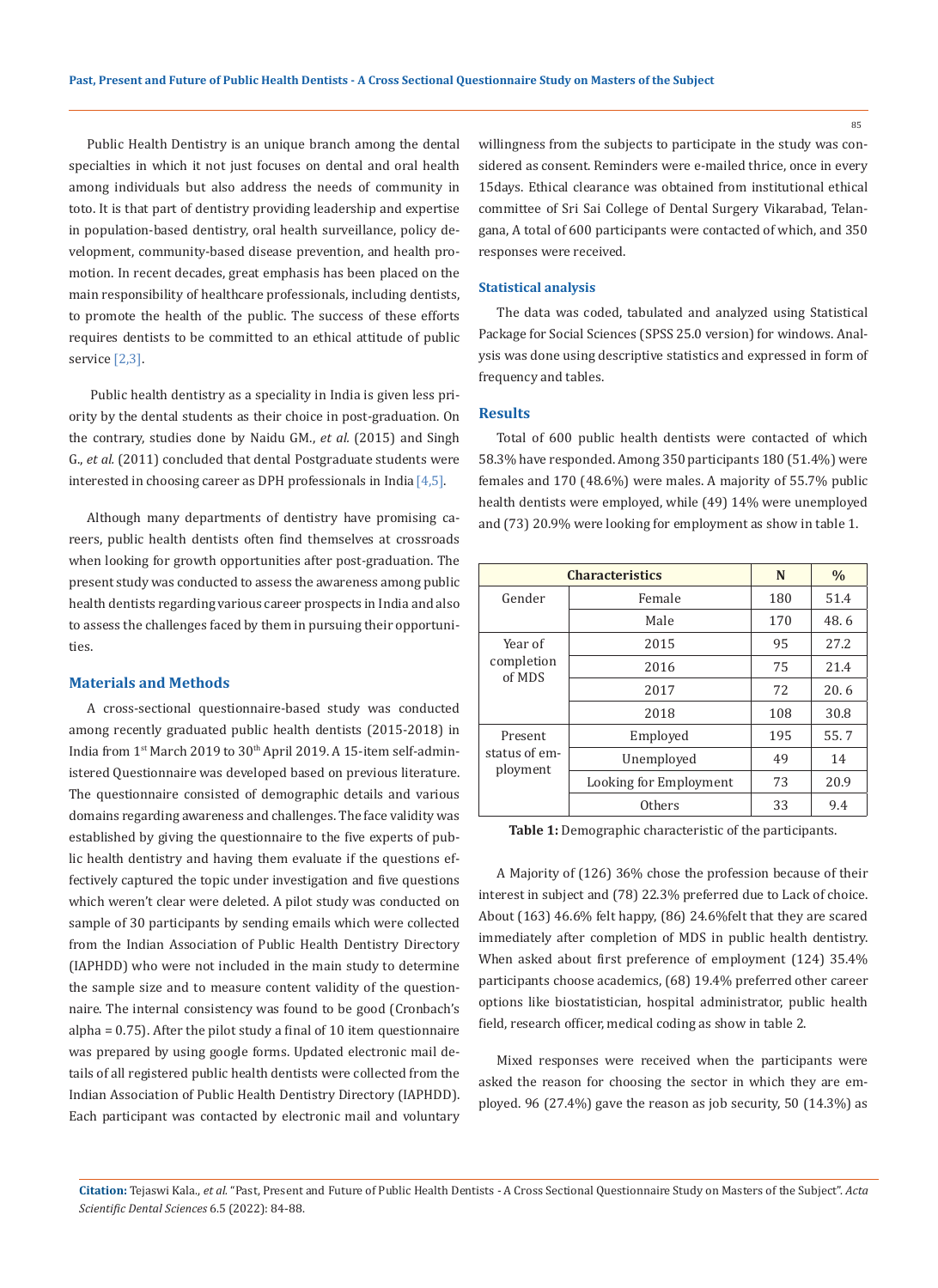| <b>Questions</b>                                    | <b>Responses</b>              | N   | $\frac{0}{0}$ |
|-----------------------------------------------------|-------------------------------|-----|---------------|
| Reason for choosing<br>public health dentistry      | Good Career<br>growth         | 55  | 15.7          |
| as your specialty in<br>post-graduation             | Interest in Public<br>Service | 77  | 22.0          |
|                                                     | Interest in Subject           | 126 | 36.0          |
|                                                     | Lack of Choice                | 78  | 22.3          |
|                                                     | Others                        | 14  | 4.0           |
| How did you feel imme-                              | Happy                         | 163 | 46.6          |
| diately after completion<br>of MDS in public health | Ignorant                      | 40  | 11.4          |
| dentistry                                           | Sad                           | 45  | 12.9          |
|                                                     | Scared                        | 86  | 24.6          |
|                                                     | Mixed feelings                | 16  | 4.6           |
| After finishing MDS                                 | Academics                     | 124 | 35.4          |
| what was your first<br>preference for employ-       | Clinical Practice             | 78  | 22.3          |
| ment                                                | Government Sector             | 80  | 22.9          |
|                                                     | Others                        | 68  | 19.4          |

**Table 2:** Reasons for choosing public health dentistry as career.

financial security. Most of the participants i.e., 124 (35.4%) made an attempt to get employed in academics and unfortunately only 15 participants (4.3%) made an attempt to have a career in public health field. A majority of 143 (40.9%) participants experienced inadequate opportunities in getting employed, while 43 (12.3%) participants had inadequate guidance.

To make the specialty more lucrative for fresh graduates, 175 (50%) participants recommended the need to create avenues for employment and 41 (11.7%) participants recommended to orient the specialty towards clinical dentistry. About 209 (59.7%) participants responded they were not getting equal opportunities when compared to other specialties in dentistry, while 185 (52.9%) participants were not satisfied with public health profession and 177 (50.6%) were not willing to suggest public health dentistry as a specialty for colleagues and juniors, shown in the table 4.

#### **Discussion**

The choice of a professional career is a critical decision for adolescents as it impacts their future life. It is influenced mainly by advice from parents, relatives, friends and teachers [11]. Societal esteem for the chosen profession, the need for prestige and high social status and income are factors that may also influence an individual's career choice [12]. Career satisfaction is an important indicator for the growth of the discipline and profession. Dentistry occupies an important position in society as a licensed health care

|                                                                    |                           |     | 86            |
|--------------------------------------------------------------------|---------------------------|-----|---------------|
| <b>Questions</b>                                                   | <b>Responses</b>          | N   | $\frac{0}{0}$ |
| What was the<br>main reason for<br>the above choice                | <b>Financial Security</b> | 50  | 14.3          |
|                                                                    | Good Career growth        | 73  | 20.9          |
|                                                                    | <b>Job Security</b>       | 96  | 27.4          |
|                                                                    | Personal Interest         | 115 | 32.9          |
|                                                                    | Others                    | 16  | 4.6           |
| What are the                                                       | Academics                 | 124 | 35.4          |
| various fields of                                                  | Clinical practice         | 78  | 22.3          |
| employment that<br>you have made<br>an attempt for?                | <b>Government Sector</b>  | 80  | 22.9          |
|                                                                    | <b>Biostatistician</b>    | 2.4 | 6.8           |
|                                                                    | Public Health Field       | 15  | 4.3           |
|                                                                    | Research officer          | 20  | 5.7           |
|                                                                    | Hospital administrator    | 5   | 1.4           |
|                                                                    | Others                    | 3   | 0.8           |
| What are the                                                       | Inadequate Guidance       | 43  | 12.3          |
| challenges/bar-<br>riers you have<br>faced in getting<br>employed? | Inadequate Opportunities  | 143 | 40.9          |
|                                                                    | Inadequate Salaries       | 86  | 24.6          |
|                                                                    | Others                    | 78  | 22.3          |

## **Table 3:** Various attempts and challenges faced by public health dentists.

| <b>Ouestions</b>                                                                                                                  | <b>Response</b>                                 | N   | $\frac{0}{0}$ |
|-----------------------------------------------------------------------------------------------------------------------------------|-------------------------------------------------|-----|---------------|
| What do you think should<br>be done to make the spe-<br>cialty more lucrative for                                                 | <b>Create Avenues for</b><br>Employment         | 175 | 50.0          |
| fresh graduates to join                                                                                                           | Join with Public<br><b>Health Professionals</b> | 64  | 18.3          |
|                                                                                                                                   | Major Changes in<br>the MDS Curriculum          | 49  | 14.0          |
|                                                                                                                                   | Orientation towards<br>Clinical Dentistry       | 41  | 11.7          |
|                                                                                                                                   | Others                                          | 21  | 6.0           |
| Are you getting equal<br>opportunities as other<br>specialities in dentistry                                                      | N <sub>0</sub>                                  | 209 | 59.7          |
|                                                                                                                                   | Yes                                             | 112 | 32.0          |
|                                                                                                                                   | Don't know                                      | 29  | 8.3           |
| Are you satisfied with your<br>public health dentistry<br>profession                                                              | <b>Yes</b>                                      | 148 | 42.3          |
|                                                                                                                                   | N <sub>0</sub>                                  | 185 | 52.9          |
|                                                                                                                                   | Don't know                                      | 17  | 4.9           |
| Are you Willing to suggest<br>public health dentistry<br>specialty for pursuing<br>post-graduation to your<br>colleagues/juniors? | Yes                                             | 134 | 38.3          |
|                                                                                                                                   | N <sub>0</sub>                                  | 177 | 50.6          |
|                                                                                                                                   | Don't know                                      | 39  | 11.1          |

**Table 4:** Recommendations and levels of satisfaction.

**Citation:** Tejaswi Kala., *et al.* "Past, Present and Future of Public Health Dentists - A Cross Sectional Questionnaire Study on Masters of the Subject". *Acta Scientific Dental Sciences* 6.5 (2022): 84-88.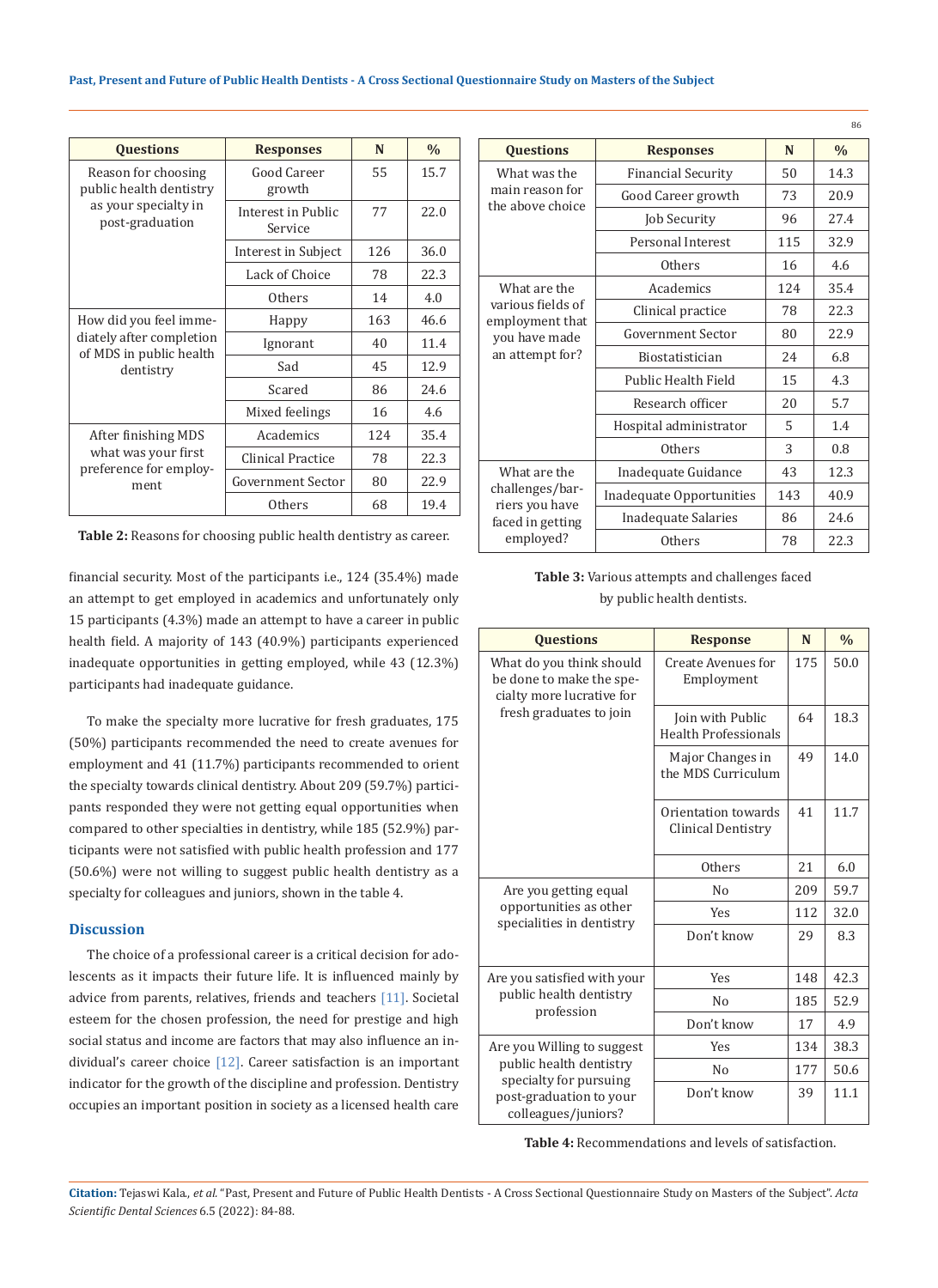worker [6,7]. It is considered as one of the sought after professions in the present day scenario. In India, after graduation, there are two options either to become a clinician or pursuing masters in a dental specialty. Awareness about job opportunities is one of the major factors which influence the choice of specialty by many students. Many studies had concluded that most of the fresh graduates are interested in opting for any other clinical department but not DPH. This is because most of the current postgraduates of the specialty might have created a negative impact on them as they are not aware of the job opportunities after completion of the program. Understanding the need, the present study is conducted to assess the awareness about job opportunities among fresh postgraduates of DPH and also assess the challenges faced by them. Chandrashekar J stated the key function of public health dentists is to expertise in advocacy of oral health and policymaking not just assessment of skills [13].

In the present study female participants (51.4%) were slightly more compared to male participants. This implication is determined in a study by GM Naidu et al in which the majority of female participants (46.4%) showed higher interest in public health dentistry as a career when compared to male participants (6.25%).

 SWOT analysis made on the dental health workforce in India by Halappa M., *et al.* suggests that there is an alarming situation of inadequate job opportunities because of a mismatch between dentist's production and job availability in the public health sector. This is in agreement with the present study where 34.9% of the participants were unemployed. There is existing literature published regarding the career opportunities of dentists in general in India while there is very minimal research done assessing the career opportunities of dentists who had chosen public health dentistry as a specialty [14].

In a study done by Sharma N et al, it was observed that only onethird (33.52%) of the respondents had a positive attitude toward selecting Public Health Dentistry as their future career, which is in agreement with the present study where only 15% participants responded that DPH as a speciality has good career growth [10]. This might be because of a lack of proper job opportunities after completing their post-graduation.

 Ravi K., *et al.* conducted a study in which only 4.27% of participants responded that they had an interest in taking up a master's in public health dentistry before counseling. The majority of participants showed interest in pursuing post-graduation in any of the clinical dentistry which is a common outcome of many related studies, which can be compared with the present study where 22% of participants chose public health dentistry as a specialty because of their interest  $[8]$ . An increase in the number of people who opted for public health dentistry with interest might be because of

increased opportunities in various fields. Most of the participants responded that they had no other choice than to take DPH as a specialty. Similarly in the study done by Hiremath SS., *et al.* only 29% of participants had a prior interest in the specialty before opting.

Chandhrashekar J., *et al.* conducted a study on career satisfaction among public health dentists in India reported that overall satisfaction among the public health dentists in which the majority of participants (84.4%) suggested a change in the curriculum of the specialty. Whereas in the present study 14% of participants advised bringing changes in the present curriculum to make the specialty more lucrative for fresh graduates. This indicates the need for constantly updating the curriculum to make the specialty more remunerative.

Despite having scope in various sectors of employment, such as biostatistician, research officer, chief editor, public health field (WHO, UNICEF), a hospital administrator or working for NGOs, most of the postgraduates from public health dentistry have chosen academics as their first preference (about35.4%) due to lack of awareness about the career opportunities. This shows an insight into the need for the amendment's to be made in the specialty which further creates awareness and avenues for their employment. This is in agreement with a study done by Hiremath SS et al in which 48.2% of respondents choose teaching job as a frontline choice as plans after M.D.S which is not a very encouraging trend.

The present study focuses on challenges faced by public health dentists and the need for the development of strategies to overcome them. Keeping this in mind newer avenues like being a part of an NGO, dental public health consultant and acquiring better clinical skills would create more opportunities.

In this study, 50.6% of postgraduates were not willing to suggest the fresh graduates take public health dentistry as a specialty. This behavior implies the results of a study by Chandrashekar J et al, in which 30% of participants responded that they are not willing to suggest DPH as a specialty for juniors. Broadening the scope of public health dentistry by emphasizing including clinical orientation in the curriculum is needed.

#### **Recommendations**

The present study recommends that academics/teaching as the future prospects regarding this specialty in the minds being satisfied with the subject but still wants to change their subject needs urgent attention, keeping one eye on the future of the subject, innovative and strategic areas of Allianz and collaborations with other fields should be sought during and after post- graduation for the students and post -graduation in larger interest of the field for long term sustenance of the opportunities and interest.

**Citation:** Tejaswi Kala., *et al.* "Past, Present and Future of Public Health Dentists - A Cross Sectional Questionnaire Study on Masters of the Subject". *Acta Scientific Dental Sciences* 6.5 (2022): 84-88.

87